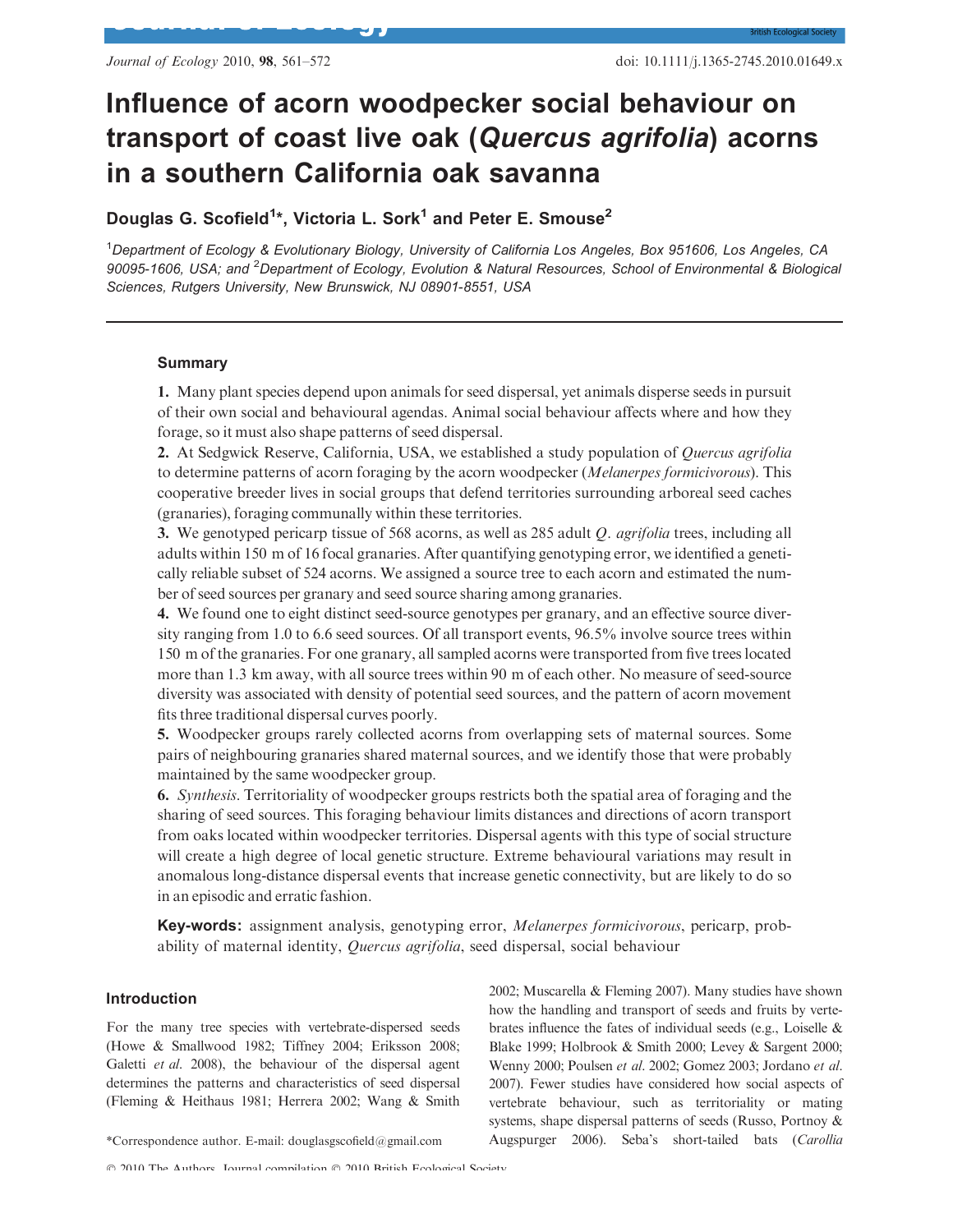perspicillata) defecate Piper seeds beneath social nocturnal roosts located an average of 38 m from Piper patches (Fleming 1981). Groups of spider monkeys (Ateles paniscus) defecate large clumps of seeds beneath sleeping trees (Russo & Augspurger 2004), their choice of which is territorial (Mitani & Rodman 1979; Lowen & Dunbar 1994; Russo, Portnoy & Augspurger 2006) and is also dependent on proximity to fruiting resources (Chapman, Chapman & McLaughlin 1989). Males of the Long-wattled Umbrellabird (Cephalopterus penduliger) congregate in display areas (leks), whereas females are largely solitary, maintaining non-overlapping home ranges; these differences in social behaviour create sex-specific dispersal patterns for seeds of the palm Oenocarpus bataua (J. Karubian, unpublished data).

Among seed-dependent vertebrates, the social behaviour of the acorn woodpecker (Melanerpes formicivorus) and its dependence on acorns for reproductive success are particularly well documented (Stacey & Bock 1978; Koenig & Mumme 1987; Koenig et al. 1995), yet relatively little is known about this species' foraging patterns (see Grivet, Smouse & Sork 2005; Koenig, Mcentee & Walters 2008), and even less is known regarding the impact of its unusual social behaviour on seed movement. Acorn woodpeckers are cooperative social breeders, heavily dependent upon acorns for survival and reproductive success (Bock & Bock 1974; Koenig & Mumme 1987). Each group defends an all-purpose territory of 3.5– 9 ha, which includes its breeding tree, acorn-bearing oaks, and one or more 'granary' trees in which harvested acorns are stored, most commonly in holes made by the woodpeckers (MacRoberts & MacRoberts 1976; Gutierrez & Koenig 1978; Koenig & Mumme 1987). Within the territory, members of a group will defend granaries and acorn-bearing oaks against other conspecific groups and against heterospecific foragers (MacRoberts 1970). The net effect of territorial defence on acorn dispersal would appear to be that foraging bouts of acorn woodpeckers will radiate away from granary trees in numerous directions, to source trees within a local territory; but that the seeds from any particular source tree will tend to be dispersed directionally by the woodpeckers, towards the granary or granaries tended by the group. We predict that three specific aspects of acorn woodpecker social behaviour are likely to affect seed movement and contribute to this overall pattern. First, woodpeckers may forage from oaks located close to their granaries because foraging generally occurs well within the defended territory (Grivet, Smouse & Sork 2005; Koenig, McEntee & Walters 2008). Secondly, woodpeckers may occasionally forage from extraterritorial oaks, due to the non-saturated spatial array of woodpecker territories (Koenig, VanVuren & Hooge 1996). Thirdly, active defence of acornbearing oaks will result in little or no sharing of acorn sources maintained by different woodpecker groups (MacRoberts 1970), although birds may forage farther afield when an acorn crop is particularly poor (Koenig, McEntee & Walters 2008). Foraging-specific studies to date have supported these predictions (Grivet, Smouse & Sork 2005; Koenig, McEntee & Walters 2008), but have been limited by acorn or granary sample sizes, as well as by uncertainty in assignment of acorn

sources. We note that the woodpeckers, like any seed predator, are likely to consume a significant portion of the seeds they move; unfortunately it is not yet known how frequently acorns handled by acorn woodpeckers escape consumption by being incidentally dispersed to other locations. Whatever this rate may be, we would expect the pattern of incidental seed dispersal to be largely coincident with that observed for seeds moved to granaries, and it is on the movement of these seeds that we focus.

Although acorn woodpeckers appear to be an ideal species for studying the impact of social behaviour on seed movement, a territorial dispersal agent can still be highly mobile, and direct observation cannot always document the full range of their movements or record all seed-source trees that are visited (Koenig, VanVuren & Hooge 1996). However, we can identify the outcome of dispersal through recent advances in seed genotyping, which utilize the genotype of maternally derived seed coat or pericarp tissue in the seed to identify the genotype of its maternal source directly (Godoy & Jordano 2001; Grivet, Smouse & Sork 2005; Jones et al. 2005; Jordano et al. 2007). With these techniques, we can increase the number of dispersal events observed and thereby enhance our ability to detect even rare events of long-distance dispersal. Despite these advantages, poor DNA quality from maternally derived tissue in the seed can prevent genetic identification, a problem encountered in pericarps of the sympatric Quercus lobata by Grivet, Smouse & Sork (2005). Jones et al. (2005) reported that only  $14\%$  of c. 5200 Jacaranda copaia seeds provided reliable maternal genotypes, and others have encountered similar problems, warning that poor maternal source assignment can yield misleading estimates of seed disperser behaviour (Garcia, Jordano & Godoy 2007). Genetic assay difficulties are fairly general, but maternal genotypes derived from seeds and fruits have nevertheless greatly expanded our ability to track dispersal events, and further advances in genotype analysis such as assessment of and correction for genotyping errors may allow us to evaluate and mitigate even these remaining problems.

Here, we examine the impact of acorn woodpecker behaviour on the movement of acorns within a population of coast live oak (*Quercus agrifolia* Née) in a southern California oak woodland. We sampled acorns from acorn woodpecker granaries, genotyped maternally derived tissue in each acorn and matched them to adult Q. agrifolia, mapped and genotyped at the same site. Before we began our analysis, we examined patterns of acorn genotyping error, accounted for common genotyping errors observed in our data set, and identified the best subset of samples for further analysis. Using these reliable seed genotypes, we pursued two primary analytical objectives. Our first was to assess the impact of woodpecker social behaviour on local patterns of seed movement, using both a seed pool structure approach (Grivet, Smouse & Sork 2005) and a maternity assignment analysis, to determine the distances and spatial orientations of maternal source trees around granaries. For this portion of the work, we also examined the degree to which woodpecker foraging was spatially restricted to the locality of each granary by fitting standard diffusive dispersal kernels to our seed movement distances, as well as testing whether either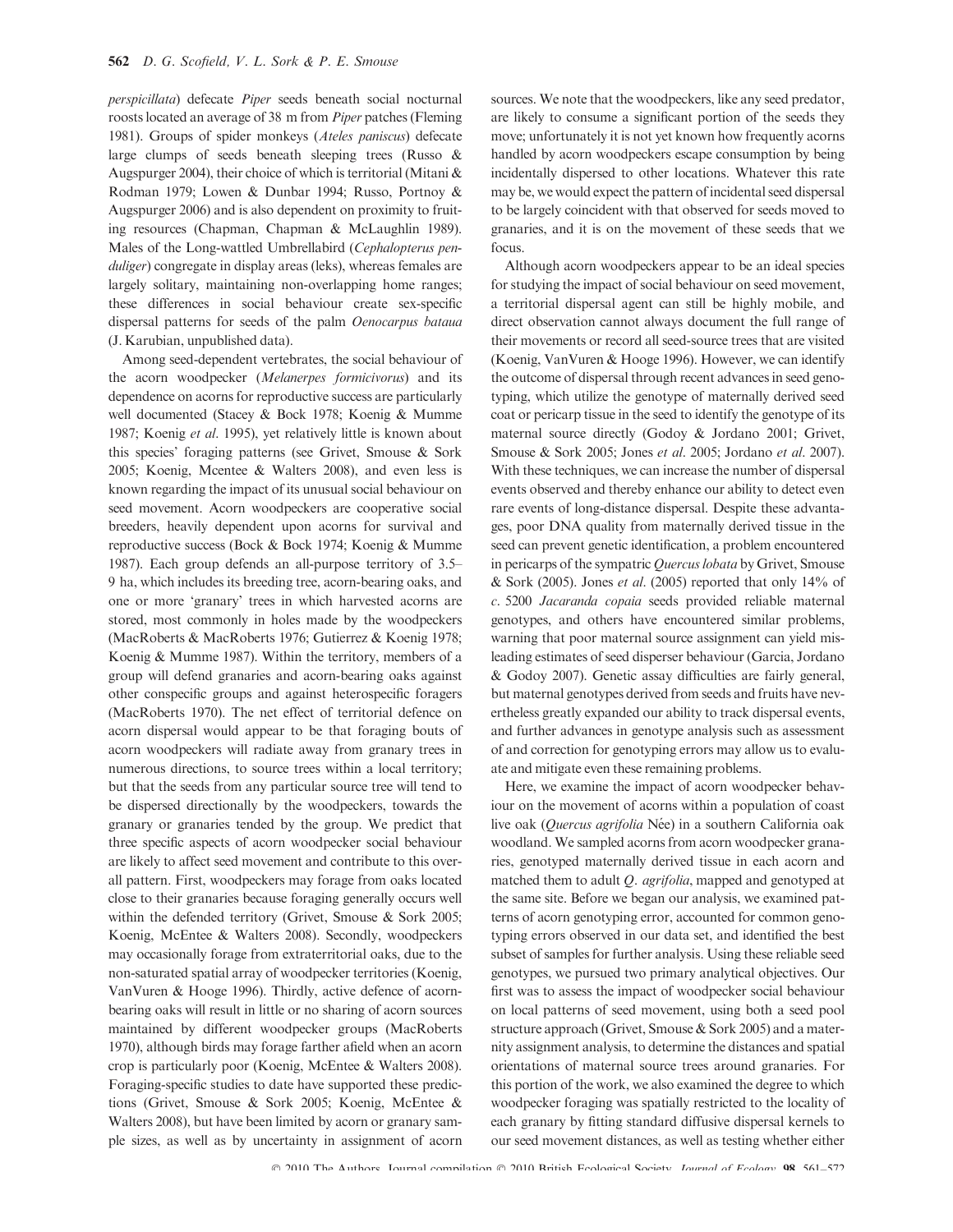the observed or effective number of seed-source trees per granary was influenced by the density of trees located within the territorial foraging range of acorn woodpeckers. Our second objective was to examine whether territoriality restricts the extent to which maternal source trees are sampled by more than one woodpecker group. We use the Grivet, Smouse & Sork (2005) probability of maternal identity (PMI) analysis to examine the probability that woodpeckers filling two different granaries sampled from the same source tree, and we introduce a new extension of that analysis that accounts for features of woodpecker social behaviour not adequately addressed by the original conceptualization of PMI.We also examine the spatial context of specific source tree sharing events to establish some criteria for determining whether source tree sharing by two granaries is indicative of maintenance of the granaries by the same woodpecker group.

## Materials and methods

# STUDY SITE

Our study site is located in the Figueroa Creek valley of Sedgwick Reserve, part of the University of California Natural Reserve System. Sedgwick Reserve is a 2380-ha research area managed by UC Santa Barbara and located in the Santa Ynez Valley, Santa Barbara Co., California (34 $\degree$ 42<sup> $\degree$ </sup> N, 120 $\degree$ 02 $\degree$  W). The habitat is oak woodland, containing three oak species: California valley oak (Q. lobata Ne´e) in the open valley, blue oak (Quercus douglasii Hook & Arn) in greater density on hillsides, and coast live oak  $(Q, \, \alpha$ grifolia Née) in both the valley and on the hillsides (Tyler, Kuhn & Davis 2006). On the hillsides and hilltops, Q. agrifolia occurred in large densities, whereas on the valley floor it occurred in lowered densities, mostly clustered along the creek bed. Pollen and seed dispersal for Q. lobata at this site have been described extensively (Sork et al. 2002; Grivet, Smouse & Sork 2005; Austerlitz et al. 2007; Pluess et al. 2009). The sampling area was in Figueroa creek and the extended valley, similar to that for previous work with Q. lobata (Dutech et al. 2005; Grivet, Smouse & Sork 2005).

#### STUDY SPECIES

Quercus agrifolia is an evergreen, monoecious, wind-pollinated tree in the red-oak section (Lobatae) of the genus (Pavlik et al. 1991) and is susceptible to sudden oak death (Tyler, Kuhn & Davis 2006; Dodd et al. 2008). Flowering occurs in spring, with acorns maturing in late summer and autumn of the same year. Acorns are dispersed by gravity and several seed predator vertebrate species, including acorn woodpeckers (Melanerpes formicivorus), scrub jays (Aphelocoma californica) and small rodents. Seed production in  $Q$ . agrifolia varies temporally, with a large seed crop every 2 or 3 years (Koenig et al. 1994; Liebhold et al. 2004; V.L. Sork, pers. obs.).

Melanerpes formicivorus is a common bird species in California oak woodlands. The species breeds in cooperative groups containing one or more breeding males and females and several non-breeding helper adults, which all share a communal cavity nest (MacRoberts & MacRoberts 1976; Koenig & Mumme 1987). At our field site, almost all acorn woodpecker granaries are located in the thick bark of adult Q. lobata trees, with acorns cached inside woodpecker-created holes in the bark, cracks or other bark features. A woodpecker group will fill a primary granary and occasionally one or more auxiliary granaries as acorns become available each year, and will defend the granary ⁄ ies and the foraging territory surrounding it ⁄ them from other foragers (MacRoberts & MacRoberts 1976). The survival and reproductive success of the woodpeckers depend critically upon their caching a sufficient quantity of acorns to last into the breeding season (Koenig & Mumme 1987). Acorn woodpecker reproductive success does not increase during years of increased acorn production, but decreases when overall acorn crops across all species are unusually low at a site (Koenig & Mumme 1987). Acorn woodpeckers can fly up to 10 km day<sup>-1</sup> (Koenig, VanVuren & Hooge 1996), with typical foraging ranges being substantially smaller unless acorns are scarce (Koenig, McEntee & Walters 2008). A recent direct observational study revealed that 94% of all acorns and 83% of all source trees in a central California oak woodland were located within 150 m of the granary, as well as a low amount of shared usage of source trees between woodpecker groups (Koenig, McEntee & Walters 2008).

#### FIELD METHODS

In the autumn of 2006, we collected  $Q$ . agrifolia acorns from 16 granaries. Prior to the production of acorns, we marked a rectangular  $c.$  0.5-m<sup>2</sup> area within each granary and removed all old acorns and pericarp fragments. After woodpeckers had begun caching acorns within this cleared sector, we collected from 8 to  $50 + Q$ . agrifolia acorns per granary, depending upon availability. We genotyped 8–12 acorns per granary from six granaries and 38–50 acorns from the remaining 10 granaries.

In the autumn, winter and spring of 2007–08, we sampled leaves from all Q. agrifolia adults within 150 m of each granary, a distance which includes more than 80% of potential acorn source trees, based on studies of Quercus at two sites (Grivet, Smouse & Sork 2005; Koenig, McEntee & Walters 2008). This sample of 198 adults yielded a mean number of  $Q$ . *agrifolia* adults within 150 m of granaries  $(20.6 \pm 4.5$  for 16 granaries) that was similar to that of Q. lobata  $(17.4 \pm 1.4)$ , although the *Q. agrifolia* has much greater variation in density from granary to granary than  $Q$ . *lobata* (CV = 0.88 and 0.34, respectively). We sampled an additional set of 87 adults located along Figueroa Creek and the slopes and hilltops around the canyon, but the entire valley population was not genotyped.

#### DNA EXTRACTION AND GENOTYPING

We ground adult leaf and acorn pericarp samples, using a Retch tissue grinder (Haan, Germany) and tungsten ball, and extracted DNA via the QIAgen DNEasy Plant Mini Kit (Germantown, MD, USA). Pericarp samples are very tough and dry, so we soaked the samples overnight in extraction buffer before grinding.

We genotyped 10 microsatellite loci, which were originally developed for Quercus rubra (Aldrich et al. 2002): quru-GA-0C11, -0C19, -0E09, -0I01, -0M05, -0M07, -1C06, -1C08, -1F02 and -1G13. We labelled primers with Hex, Fam, Tet or Pet fluorescence (Applied Biosystems, Carlsbad, CA, USA). We did not dilute pericarp DNA extracts prior to PCR amplification. We amplified loci in multiplex, using the QIAgen multiplex PCR mix. We PCR-amplified, following a touchdown profile that we optimized for  $Q$ . agrifolia's suite of loci within pericarp DNA extracts. The PCR profile consisted of 15 min of hot-start at 95 °C, two cycles of denaturing at 94 °C for 30 s, annealing at 60 °C for 1 min, and extension at 72 °C for 35 s, 18 cycles of denaturing at 93 "C for 30 s, annealing from 59 to 50 "C for 1 min 30 s, respectively, and extension at 70 "C for 45 s, and 20 cycles of denaturing at 92 °C for 30 s, annealing at 50 °C for 1 min 30 s, and extension at 70 °C for 1 min, with a final extension at 72 °C for 5 min. The relatively long denaturing and annealing times are in accordance with QIAgen's hotstart Taq protocols. We assigned base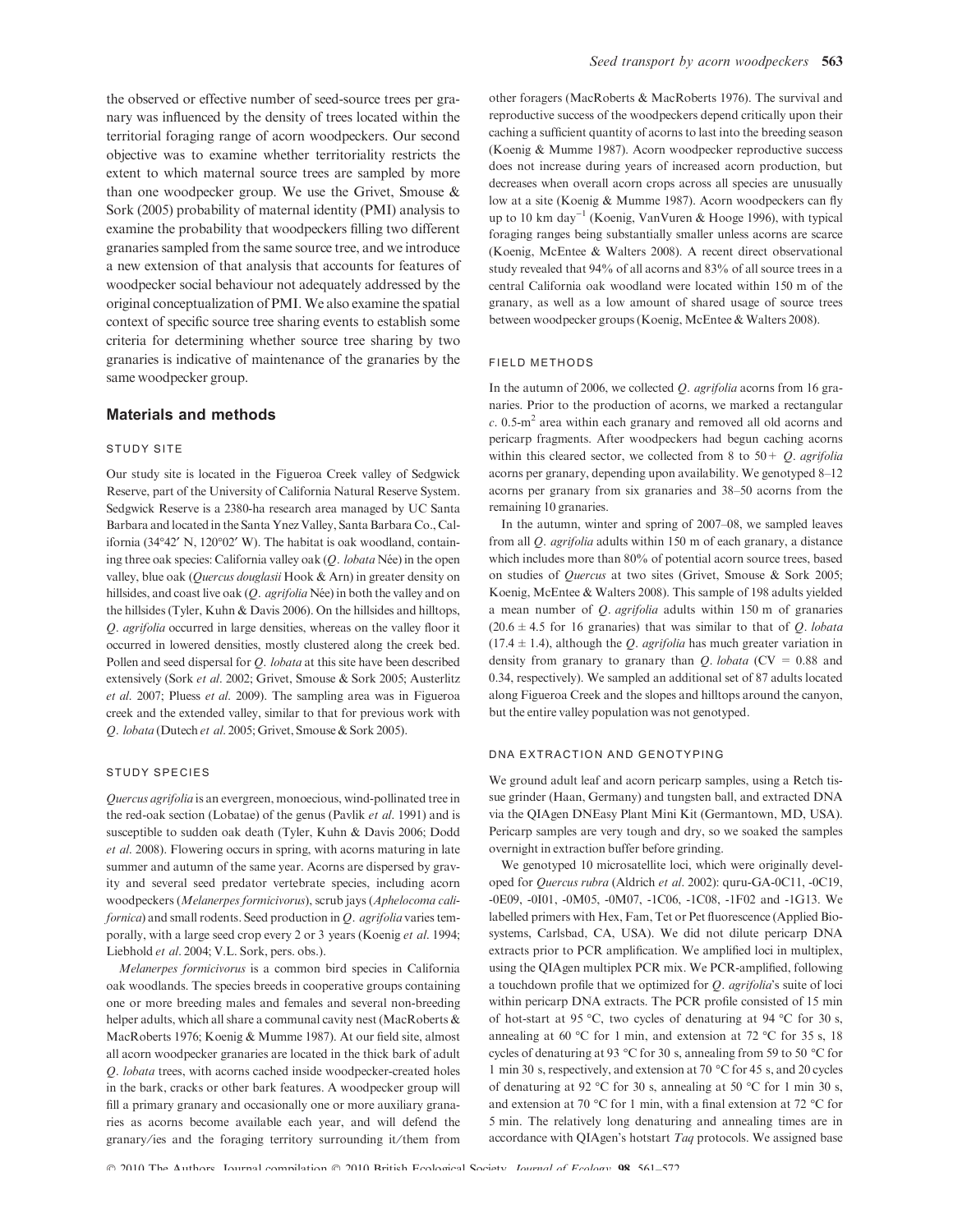pair genotypes on an Applied Biosystems ABI 3730 capillary sequencer at the Gonda Core facility at UCLA (http://www.genoseq. ucla.edu).

#### ASSESSMENT OF AND CORRECTION FOR GENOTYPING ERROR

As noted previously, maternally derived seed tissue extracted from field samples can exhibit high rates of genotyping error, due to degraded DNA quality. We considered the potential effects of genotyping error in three ways. First, we measured genotyping error by estimating rates and types of errors through repetition of the extraction, amplification and genotyping steps with three subsets of pericarp samples: 'good' samples that amplified well across all loci, 'poor' samples that amplified poorly across two or more loci, and a randomly selected subset of samples. To expand the coverage of this analysis, all pericarps were candidates in this analysis, including those from granaries that were excluded from the final data set due to low sample size. We then compared genotypes from the original run and each rerun. We found two basic types of genotyping errors: nonamplifying or 'null' alleles (Pemberton et al. 1995), in which a seed from a seed source with a heterozygous genotype at a locus appeared to be a homozygote of one of the seed-source alleles, e.g. a seed scored 160/160 when the seed-source genotype was 160/164; and genotype incompatibilities, in which the size of microsatellite allele(s) at a locus in the seed did not match the seed-source allele sizes and were also not consistent with the presence of a null allele, e.g. a scored 160/164 or 162/162 when the seed-source genotype was 160/166. Secondly, we compared adult genotypes for potential sources of ambiguity in assignment, paying particular attention to assignment ambiguities that could occur when accounting for genotyping errors. Thirdly, we considered the extent to which failure to account for genotyping error could bias our estimates, by re-running our assignment analyses without accounting for errors.

#### SEED POOL STRUCTURE USING PMI ANALYSES

To characterize the degree of acorn source diversity within and among granaries, we calculated the PMI (Grivet, Smouse & Sork 2005) from the relative representations of acorn sources within granaries. PMI is the probability that two randomly drawn acorns from the same granary come from the same acorn source tree, and its reciprocal  $N_{\text{em}} = 1$ /PMI is an estimate of the effective number of maternal sources, an ecological analogue to the effective number of alleles in population genetics (Kimura & Crow 1964). PMI is calculated from genotype tallies; for the gth granary containing  $n_e$  acorns,  $x_{ek}$  acorns come from each of K identified sources, the PMI estimator  $q_{ge}$  for granary g is

$$
q_{gg} = \sum_{k=1}^{K} \left(\frac{x_{gk}}{n_g}\right)^2.
$$
eqn 1

A proportional estimator structured like  $q_{gg}$  is biased, particularly at small sample sizes (Nei & Roychoudhury 1974), so we used an additional PMI estimator  $q_{gg}^*$ , which adjusts  $q_{gg}$  by applying a correction factor (Nielsen, Tarpy & Reeve 2003) for the effective number of 'types' in a population:

$$
q_{gg}^{*} = \frac{q_{gg} \cdot (n_g - 1) \cdot (n_g - 2) + 3 - n_g}{(n_g - 1)^2}.
$$
 eqn 2

We preferentially report values of  $q*_{gg}$  and its reciprocal  $N^*_{em} = 1/q^*_{ge}$  in the text. Note that this adjusted index yields estimates similar to those of  $r_{gg}$  used previously (Grivet, Smouse & Sork 2005), but  $N^*_{em}$  is more numerically stable and a slightly better estimator (Nielsen, Tarpy & Reeve 2003).

To determine the degree to which local availability of acorn source trees affects acorn source diversity within granaries, we regressed  $N^*_{\text{em}}$  and  $K_g$ , the absolute number of distinct source genotypes observed within a granary, against the number of  $Q$ . *agrifolia* trees found within 50, 100 and 150 m of each granary.

# OVERLAP IN SEED SOURCES AMONG GRANARIES USING PMI

Using PMI overlap analysis, we calculated the shared maternal identity between the gth and hth granaries (Grivet, Smouse & Sork 2005). PMI overlap  $q_{gh}$  is the probability that two randomly drawn acorns from *different* granaries ( $g$  and  $h$ ) come from the same acorn source tree. As for  $q_{gg}$ , the PMI overlap estimator  $q_{gh}$  is calculated from genotype tallies as

$$
q_{gh} = \sum_{k=1}^{K} \frac{x_{gk} \cdot x_{hk}}{n_g \cdot n_h}.
$$
eqn 3

There is unavoidable variation in seed-source representation within finite samples; this estimator is not biased for small sample sizes, because the acorns are drawn from separate collections.

Our PMI overlap estimator  $q_{gh}$  characterizes the relative degree of acorn source usage among granaries (Grivet, Smouse & Sork 2005), but it may not capture some important features of seed movement by acorn woodpeckers. If the overall degree of seed source sharing between two neighbouring granaries is high, one could reasonably conclude that these represent primary and auxiliary granaries within the territory of a single woodpecker group (Koenig & Mumme 1987). However, if the relative proportion of each shared seed-source tree is low within either the gth or the hth granary (that is, if either or both of  $x_{g_k}/n_g$  or  $x_{hk}/n_h$  are low for each shared seed source k in eqn 3), then the PMI overlap estimator composed of the summed term values will also be low. It would be preferable to have a pairwise measure that is less sensitive to source-specific sharing and more sensitive to the overall degree of sharing between granaries. We introduce the pooled PMI (PPMI) estimator  $q_{gh}^0$  that expresses the probability that two seeds drawn from separate seed caches  $g$  and  $h$  are from *any* source within the total set of seed sources shared between the two seed caches:

$$
q_{gh}^0 = \frac{y_{gh} \cdot y_{hg}}{n_g \cdot n_h},
$$
eqn 4

where  $y_{gh}$  and  $y_{hg}$  are jointly defined for a pair (or more) of seed caches to be the total number of seeds within a seed cache belonging to sources common to the pair:

$$
y_{gh} = \sum_{\substack{k=1, \\ x_{gk} > 0 \text{ and } x_{hk} > 0}}^{K} x_{gk} \qquad \text{eqn 5}
$$

and similarly for  $y_{hg}$  summing over  $x_{hk}$ . As defined here,  $q_{gh}^0$ may differ from  $q_{eh}$  when there is more than one shared seed source between seed caches; otherwise it is identical to  $q_{gh}$ . We consider the utility of the PPMI estimator  $q_{gh}^0$  more fully with a specific example from our data set below.

### ACORN SOURCE TREE MATCHING AND ANALYSIS OF ACORN MOVEMENT

We assigned acorn pericarp genotypes directly to potential source trees. We assumed that adult source trees were genotyped correctly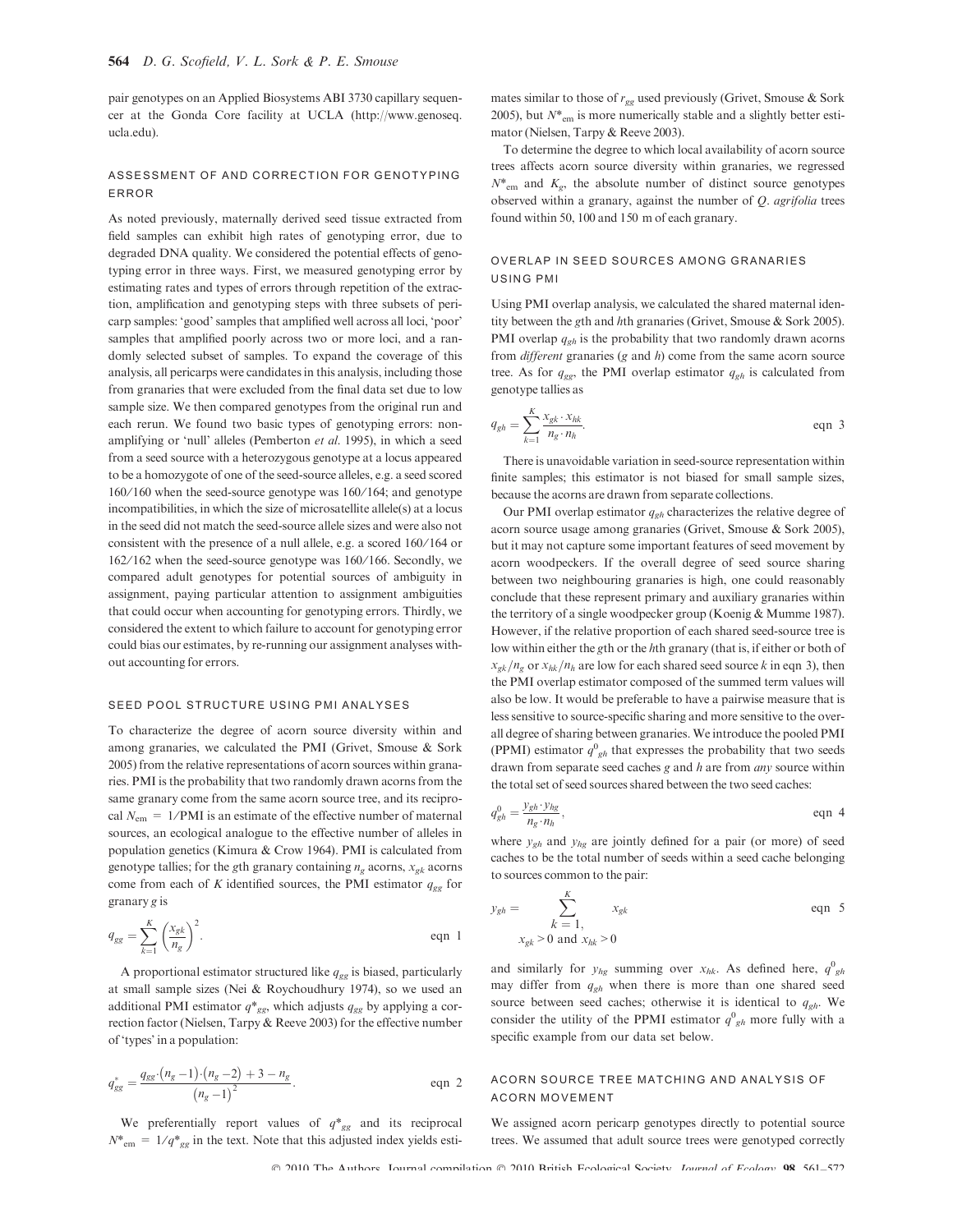from leaf tissue, consistent with our observation that a very low percentage  $(< 1\%)$  of adult genotypes differed when regenotyped. We allowed for two types of genotyping errors in pericarps: nonamplifying 'null' alleles (Pemberton et al. 1995) and incompatible genotypes between pericarp and a potential seed-source tree. Based on our assessments of genotyping error due to null alleles (1.7% in randomly regenotyped pericarps, see Results), we allowed a 2% chance that a null allele occurred at a locus when the genotype of a pericarp and potential source tree differed as described above. We allowed for any number of null-allele mismatches between pericarp and potential source tree, with the 2% probability multiplied across all such loci, resulting in 0.04% probability of a match between pericarp and potential seed-source tree with two null-allele mismatches, etc. We also allowed a maximum of one incompatible mismatched locus between pericarp and potential source tree, with the single incompatibility treated as missing data in the pericarp. When missing data occurred at a pericarp locus, either because of failure to amplify or because of our treatment of a genotype incompatibility, the probability of a match with a potential seed-source tree was calculated from the population frequencies of the allele(s) at the potential seed-source tree locus. We jointly evaluated the impact of these errors and missing data on pericarp-source tree matches within a likelihood framework, and chose the assignment with the strongest support using an r-language program (D.G. Scofield, unpublished data).

After these assignments, we examined the distances of acorn movements from source trees to granaries. To determine whether acorn movement by acorn woodpeckers occurred in a diffusive manner (a regular decrease in frequency as distance increases) and is thus similar to pollen and seed dispersal patterns observed in many other systems (e.g., Burczyk, Adams & Shimizu 1996; Clark et al. 1998; Bullock & Clarke 2000; Greene & Calogeropoulos 2002), we fit within-granary frequencies of movement distances to several common diffusive dispersal kernel functions: a negative exponential (Austerlitz et al. 2004), an exponential power (Clark et al. 1998) and an inverse power (Clauset, Shalizi & Newman 2009). We then evaluated the degree to which the observed distribution of movement distances was fit by the diffusive dispersal models. We found that acorns from one granary represented an extreme outlier with respect to movement distances (granary 140, mean distance  $1378.0 \pm 14.4$  m), so we also fit the dispersal functions to a data subset without acorns from this granary (maximum distance 372 m in the data subset). We also assessed the relative degree of spatial isolation of woodpecker foraging by examining how frequently acorn woodpeckers transported acorns to a granary other than the granary physically closest to the source tree.

To test whether woodpecker groups having territories with fewer Q. agrifolia trees would forage farther afield, we regressed the number of unassigned acorns and unassigned acorn genotypes against the number of oaks within 50, 100 and 150 m of each granary, with the expectation that the number of unassigned acorns and genotypes within a granary would be negatively related to the number of neighbouring oaks.

# **Results**

# POPULATION GENETIC CHARACTERISTICS OF Q. AGRIFOLIA AT SEDGWICK

Of the 285 Q. agrifolia adults in the Sedgwick population that we genotyped for all 10 polymorphic microsatellite loci, we achieved complete 10-locus genotypes for 275, with eight trees missing one locus, one tree missing two loci and one tree missing four loci. Heterozygosity per locus in adult trees was high overall at  $H_{\rm E}$  = 0.702  $\pm$  0.037, with a mean effective number of alleles per single locus of  $A_e = 4.13 \pm 0.53$  (for allele frequencies and locus-specific measures of allelic and genotypic diversity, see Table S1 in Supporting Information). The

Table 1. Genotyping error analysis for Quercus agrifolia pericarps from acorn woodpecker granaries. Pericarp genotypes were classified as 'good' if all 10 loci gave strong and unambiguous readings and 'poor' if some or all loci gave weak or unresolvable readings. Persistent null alleles are those that were null on repeated runs, while unstable null alleles were null in at least one run and non-null in another run. Mismatched nonnull alleles had different estimates of allele sizes between different genotyping runs

|                                    | Random resample $(N = 42)$ |                  |                  | Good pericarps $(N = 38)$ |             |                | Poor pericarps $(N = 48)$ |             |              |
|------------------------------------|----------------------------|------------------|------------------|---------------------------|-------------|----------------|---------------------------|-------------|--------------|
| Locus, $\%$<br>genotyping error    | Any<br>mismatch            | Any<br>null      | Both<br>null     | Any<br>mismatch           | Any<br>null | Both<br>null   | Any<br>mismatch           | Any<br>null | Both<br>null |
| 0C11                               | 2.4                        | 2.5              | $\boldsymbol{0}$ | $\overline{0}$            | $\theta$    | $\theta$       | 6.3                       | 8.3         | 2.1          |
| 0C19                               | 4.8                        | 4.8              | $\mathbf{0}$     | $\overline{0}$            | $\Omega$    | $\theta$       | 18.8                      | 20.8        | 2.1          |
| 0E09                               | 1.2                        | $\boldsymbol{0}$ | $\mathbf{0}$     | $\boldsymbol{0}$          | $\Omega$    | $\theta$       | 12.5                      | 13.5        | 2.1          |
| 0101                               | 6.0                        | 4.8              | $\mathbf{0}$     | 1.3                       | $\theta$    | $\overline{0}$ | 24.0                      | 25.0        | 2.1          |
| 0M05                               | $\left($                   | $\theta$         | $\boldsymbol{0}$ | $\overline{0}$            | $\Omega$    | $\theta$       | 15.6                      | 16.7        | 4.2          |
| 0M07                               | $\theta$                   | $\boldsymbol{0}$ | $\boldsymbol{0}$ | $\overline{0}$            | $\Omega$    | $\theta$       | 13.5                      | 16.7        | 4.2          |
| 1C06                               | 0                          | $\mathbf{0}$     | $\boldsymbol{0}$ | $\boldsymbol{0}$          | $\Omega$    | $\overline{0}$ | 6.3                       | 8.3         | 2.1          |
| 1C08                               | 7.1                        | 2.4              | $\mathbf{0}$     | 3.9                       | $\Omega$    | $\theta$       | 53.1                      | 54.2        | 4.2          |
| 1F <sub>02</sub>                   | 2.4                        | 2.4              | $\theta$         | $\overline{0}$            | $\Omega$    | $\theta$       | 10.4                      | 12.5        | 2.1          |
| 1G13                               | $\Omega$                   | $\mathbf{0}$     | $\theta$         | $\theta$                  | $\theta$    | $\theta$       | 12.5                      | 14.6        | 2.1          |
| Any mismatch                       | 20/2.4%                    |                  |                  | 4/0.5%                    |             |                | $166/17.3\%$              |             |              |
| Persistent<br>null-allele mismatch | $0/0\%$                    |                  |                  | $0/0\%$                   |             |                | 26/2.7%                   |             |              |
| Unstable<br>null-allele mismatch   | $14/1.7\%$                 |                  |                  | $0/0\%$                   |             |                | 157/16.4%                 |             |              |
| Incompatible<br>mismatches         | 6/0.7%                     |                  | $4/0.5\%$        |                           |             | $9/0.9\%$      |                           |             |              |

! 2010 The Authors. Journal compilation ! 2010 British Ecological Society, Journal of Ecology, 98, 561–572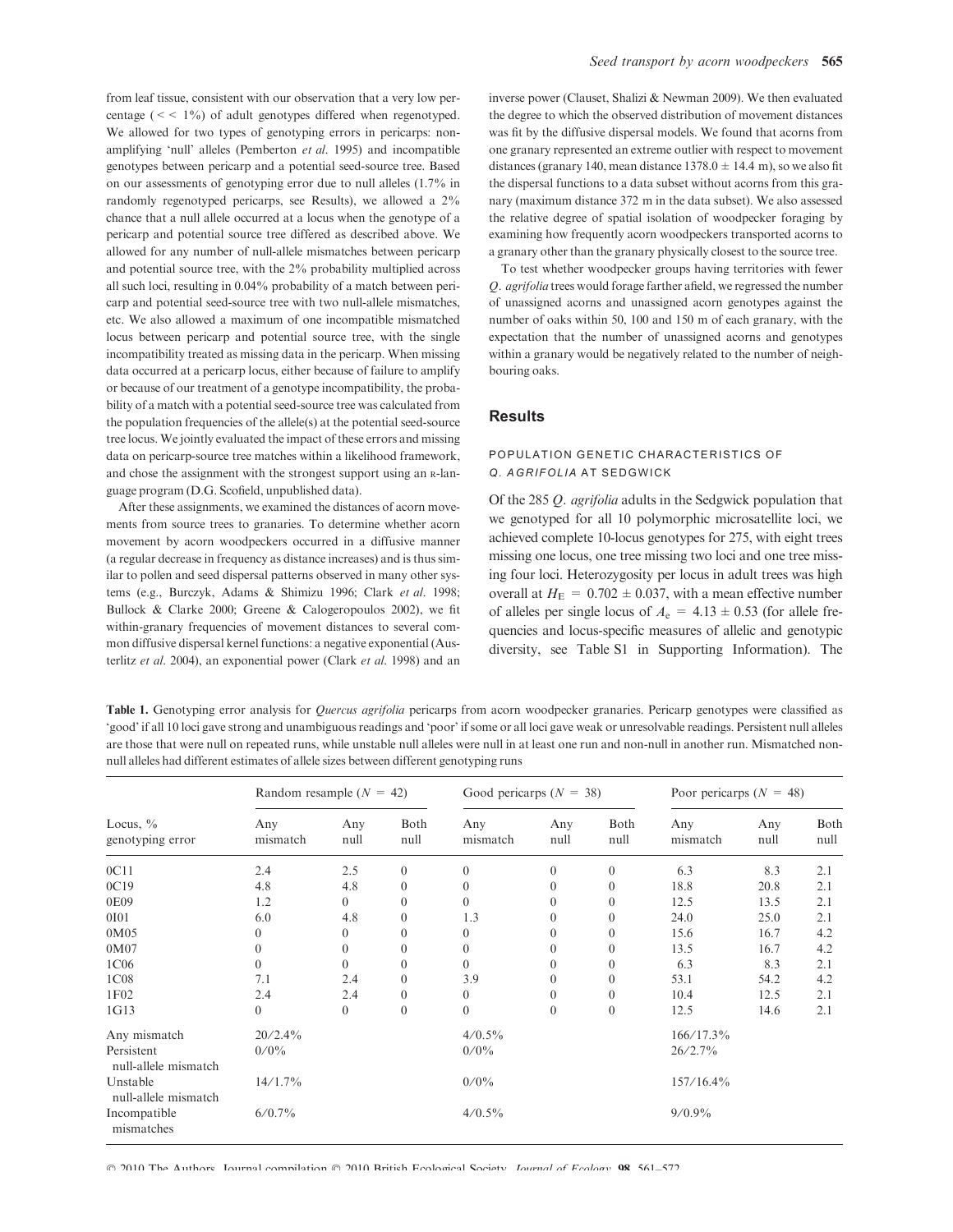estimated inbreeding coefficient was  $F = 0.021 \pm 0.018$ , which was not significantly different from 0, entirely compatible with a lack of inbreeding in adults.

# ASSESSMENT OF GENOTYPING ERROR AND SELECTION OF DATA SET

Our direct assessment of genotyping error (Table 1) indicated four classes of genotyping errors: (i) persistent null-allele mismatches, which are null alleles that remained consistently null during regenotyping; (ii) unstable null-allele mismatches, which appeared null in one genotyping run and non-null in another; (iii) incompatible mismatches, which were mismatches that were not consistent with the pattern for null alleles; and (iv) missing data, in which no alleles at a locus amplified sufficiently for detection. In our random sample of 42 regenotyped pericarps, the occurrence of null alleles is 1.7% (at five separate loci), with incompatible mismatches occurring about half as often, 0.7% (at three loci). In our sample of 38 'good' pericarps with strong initial genotypes, no null alleles were observed, while incompatible mismatches were observed about as often as in the random sample, 0.5% (at two loci). In our collection of 48 'poor' pericarps, persistent null alleles occurred in 2.7% of loci, while unstable null alleles occurred in 16.4% of loci. Incompatible mismatches at 0.9% were nearly as rare as in the good samples, suggesting that the majority of genotyping errors in pericarps involves null alleles. In the poor pericarp group, the genotyping error was spread across all 10 loci, and the loci with the highest error rates (0I01 and 1C08) also had the highest rates in the random and good pericarp samples (Table 1). In this study, we classified only 8.7% of the total number of acorns genotyped as poor. After excluding the 48 seeds with poor genotypes, we had a final data set of 524 acorns collected from 16 granaries.

The initial seed-source assignment, which does not take into account genotyping error, resulted in 388 acorns (74% of 524) with assigned seed sources. By allowing for null-allele mismatches, we were able to assign source trees to 66 additional pericarps, indicating the utility of our method for correcting assignment problems created by null alleles in degraded DNA. By allowing for a single locus with an incompatible genotype mismatch (see above), we were able to assign just two additional pericarps to source trees, consistent with our observation of greater rarity of incompatible mismatches in comparison to null-allele mismatches (Table 1). Overall, we were able to assign seed sources to 456 acorns, which is 87.0% of our total sample.

We examined the genotypes of adult trees to determine the degree to which ambiguity in acorn assignment might occur among these potential acorn sources. One pair of adults differed at two loci in a manner that could cause ambiguity in assignment with error handling; however, no pericarps were assigned to either of these adults. Additionally, four pairs of adults differed at three of the 10 loci, but none was a source of acorns sampled in this study. Thus, these 10 loci provided sufficient genetic resolution to identify unambiguously unique seed-source trees for all pericarps.

## LOCAL PATTERNS OF ACORN MOVEMENT

Of the 524 total acorns genotyped, we assigned 456 (87.0%) to one of 46 Q. agrifolia adult trees (Fig. 2), with 68 acorns from nine unique sources unassigned to genotyped adult trees in our data set. The absolute number of unique acorn sources within each granary  $(K_g)$  varied from 1 to 8, with mean  $K_g = 3.9 \pm 0.5$ . The relative representation of each source varies widely from granary to granary (Fig. 1). The effective numbers of acorn sources ( $N^*_{em} = 1/q^*_{gg}$ ) varied from 1 to about 6, with mean  $N^*_{em} = 2.35 \pm 0.37/\text{granary}$  (Table 2).

The mean movement distance  $\pm$  SE among all assigned acorns was  $92.4 \pm 7.7$  m, and was  $69.5 \pm 1.9$  m if we exclude the eight long-distance movements ( $> 1$  km); median distance was 53.6 m both with and without the eight long-distance movements. The shortest distance that acorn woodpeckers moved an acorn was 10.5 m for granary 10, while the longest was 1449 m for granary 140. Most movement was short-distance: the mean movement distance for 12 of 16 granaries was < 100 m, and three of the remaining four granaries had mean distances of  $\leq$  128 m (Table 2), with 96.5% of all assigned acorns collected from trees within 150 m of the granary.

Granary 140, in contrast to others, contained acorns that had been transported from five separate source trees > 1320 m away, which is about 1 km further than any other distance we observed (Fig. 3). Notably, all five source trees were within 90 m of each other (Fig. 2). Four acorns from granary 140, all from a single seed source, could not be assigned to



Fig. 1. Unique Quercus agrifolia acorn source proportions, as determined from pericarps, listed by granary. The number of vertical divisions indicates the number of seed sources identified. Filled or cross-hatched patterns indicate proportions from acorn sources shared across more than one granary; white boxes indicate acorn sources unique to one granary. Granaries are ordered from north to south.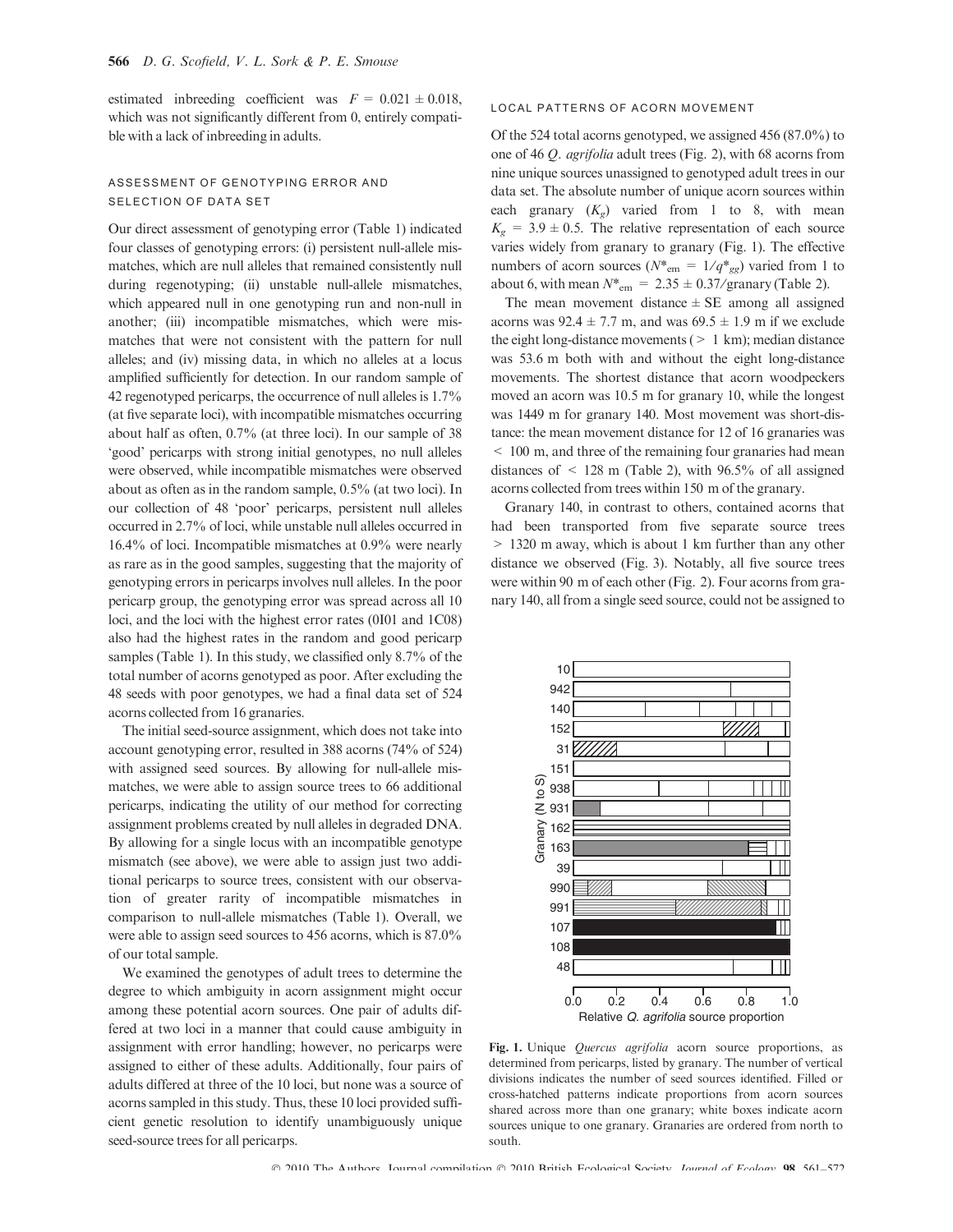

Fig. 2. Movement of Quercus agrifolia acorns by acorn woodpeckers at Sedgwick Reserve. Quercus agrifolia source trees with genotypes are shown; those without genotypes are not included in the figure. Granary designation is indicated on the left, at its relative north– south position. Line width is proportional to the fraction of acorns in each granary from the indicated adult source tree.

their source tree (Table 2). There is no ambiguity in the assignments for granary 140; all pericarps had complete 10-locus genotypes with no missing data, as did all assigned adult source trees (data not shown). Although these acorns were transported an unusually long distance in comparison to other seed sources assigned within our data set, it is possible that at least some of the 68 acorns from nine unique seed sources that we were unable to assign also represent long-distance dispersal events; in any event they were all transported at least 150 m, as we genotyped all seed sources within 150 m of a sampled granary. We will further discuss the observations for granary 140 below.

Using the source-tree designations and movement distances calculated from the assigned acorns, we determined how frequently acorns were transported to the nearest granary, after excluding granary 140. Out of 448 assigned sourceto-granary acorn movements, just 48 (11%) had at least one granary closer to the source tree than the observed granary. After excluding acorn movements for which the closer granary was presumed to be maintained by the same woodpecker group as the observed granary (see below for a discussion of these three granary pairs), the remaining 26 acorns (5.8%) were moved a mean of  $189.0 \pm 40.1$  m, roughly twice the mean distance to the nearest granary and the mean distance of all acorn movements, and 2.7 times the mean distance of all acorn movements after excluding granary 140. Acorn transport events that do not result in the acorn being moved to the nearest granary or a granary maintained by the same bird group are clearly uncommon both in frequency and in distance.

Using the movement distances calculated from the assigned acorns, we fit three dispersal curves to summarize distance patterns to each of two data sets: a full data set containing all acorn movements, and a subset excluding the long-distance acorn movements observed in granary 140. For each data set, both the negative exponential and inverse power curves had significant parameter estimates, but parameters for the exponential power curve were not significantly different from 0 (Table 3), and thus its fit could not be distinguished from that of the negative exponential. Akaike Information Criterion (AIC) values favoured the negative exponential curve. Most significantly, regardless of the parameter estimates, the fits of these diffusive dispersal models to our observed data sets all produced similar log-likelihoods and AIC values. These models were largely indistinguishable, despite large sample sizes, and they all fit the data poorly (Table 3; Fig. 3).

Because diffusive dispersal models fit our data poorly, we performed a more straightforward analysis of the effects of local seed-source density by regressing the observed number of genotypes per granary  $(K_g)$  against the number of Q. agrifolia trees within 50, 100 and 150 m of each granary. We found a significant relationship between  $K_{\sigma}$  and the number of Q. agrifolia within 50 m  $(r^2 = 0.26, d.f. = 14, P = 0.04)$ , but other regressions of  $K_{\sigma}$  against Q. *agrifolia* number were not significant ( $\leq 100$  m:  $r^2 = 0.10$ ,  $P = 0.22$ ;  $\leq 150$  m:  $r^2 = 0.08$ ,  $P = 0.28$ ), nor was there a relationship between the effective number of source trees  $(N^*_{em})$  and the number of Q. agrifolia nearby, at any distance ( $\leq 50$  m:  $r^2 = 0.11$ ,  $P = 0.29$ ;  $\leq 100$ m:  $r^2 = 0.02$ ,  $P = 0.81$ ;  $\le 150$  m:  $r^2 = 0.01$ ,  $P = 0.90$ ).

The 68 acorns from nine unique seed sources that we were unable to assign to any of the genotyped adult trees within our field site (Table 2) presumably represent nine seed-source trees visited by woodpeckers maintaining sampled granaries but nei-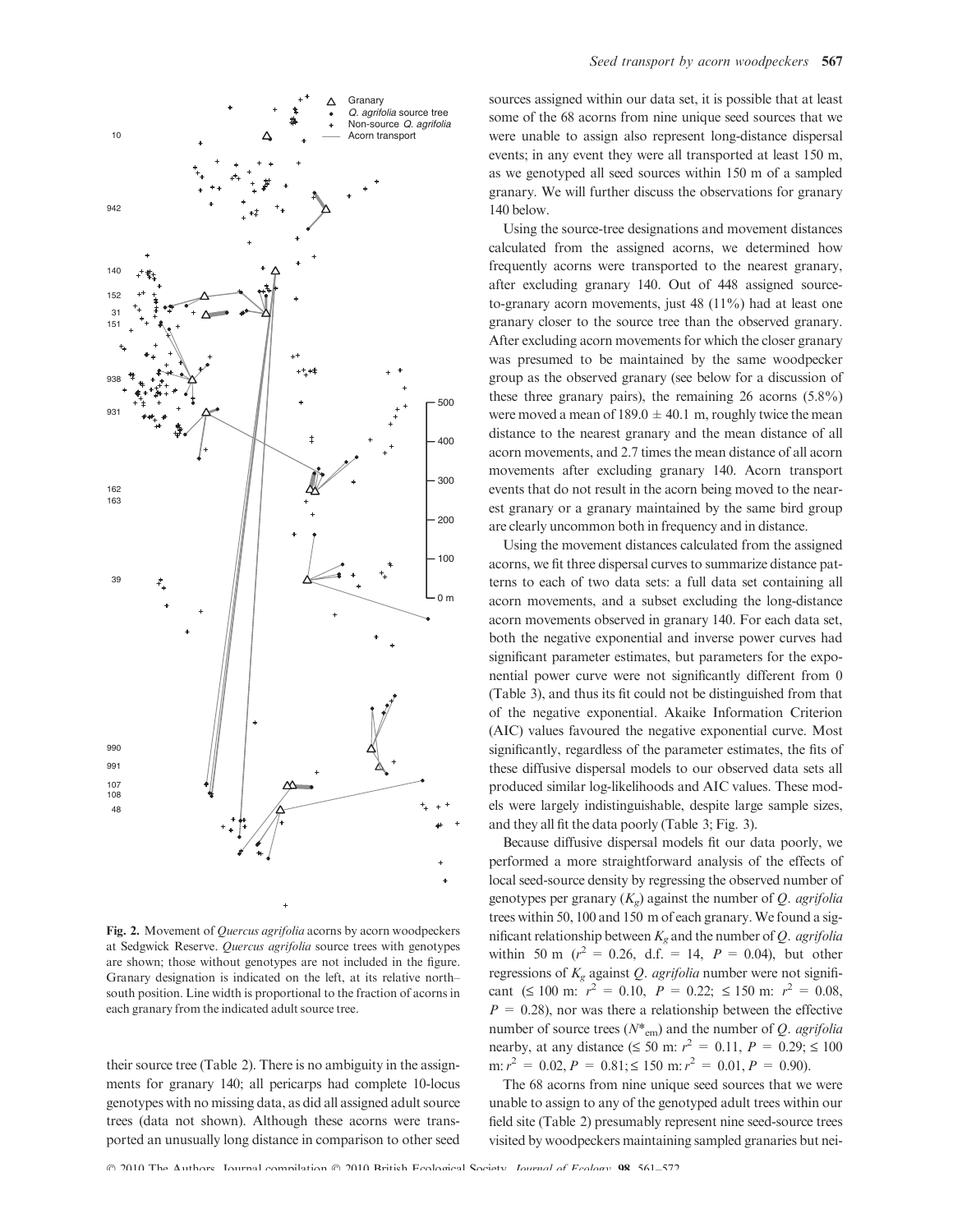Table 2. Probability of maternal identity (PMI) analysis for *Quercus agrifolia* pericarps from *Melanerpes formicivorus* granaries, with the number of pericarps genotyped per granary  $(N<sub>e</sub>)$ , number of unique genotypes per granary  $(K<sub>e</sub>)$ , two estimators of PMI, given by eqns 1 and 2, and the effective number of acorn sources derived from the reciprocal of each PMI estimator. Also shown is the mean dispersal distance of acorns assigned to source trees, and the number of pericarps and genotypes that remained unassigned to genotyped adult source trees  $(N_{\text{g-un}}, K_{\text{g-un}})$ . Granaries are listed in north-to-south order

| Granary  | $N_{\rm g}$ | $K_g$    | $q_{gg}$ | $q^*_{gg}$ | $N^q_{\ \rm em}$ | $N^*_{em}$ | Distance $\pm$ SE (m) | $N_{\text{g-un}}$ | $K_{\text{g-un}}$ |
|----------|-------------|----------|----------|------------|------------------|------------|-----------------------|-------------------|-------------------|
| 10       | 12          |          | 1.000    | 1.000      | 1.00             | 1.00       | 10.5                  | $\theta$          | 0                 |
| 942      | 44          | 2        | 0.603    | 0.595      | 1.66             | 1.68       | $56.5 \pm 1.0$        | $\overline{0}$    | 0                 |
| 140      | 12          | 6        | 0.222    | 0.164      | 4.50             | 6.60       | $1378.0 \pm 14.4$     | 4                 |                   |
| 152      | 49          | 4        | 0.524    | 0.514      | 1.91             | 1.95       | $64.6 \pm 2.8$        | $\mathbf{0}$      |                   |
| 31       | 10          | 4        | 0.340    | 0.283      | 2.94             | 3.75       | $56.1 \pm 4.9$        | $\left($          |                   |
| 151      | 47          |          | 1.000    | 1.000      | 1.00             | 1.00       | 53.6                  | $\theta$          | 0                 |
| 938      | 48          | 8        | 0.259    | 0.244      | 3.87             | 4.12       | $71.4 \pm 4.5$        |                   |                   |
| 931      | 8           | 4        | 0.344    | 0.277      | 2.91             | 4.00       | $96.5 \pm 37.0$       | $\Omega$          |                   |
| 162      | 9           |          | 1.000    | 1.000      | 1.00             | 1.00       | 43.8                  | $\Omega$          |                   |
| 163      | 47          |          | 0.665    | 0.658      | 1.50             | 1.52       | $53.5 \pm 2.6$        | $\overline{0}$    |                   |
| 39       | 45          |          | 0.527    | 0.517      | 1.90             | 1.94       | $105.4 \pm 7.2$       | $\overline{0}$    | $\theta$          |
| 990      | 45          | 5        | 0.298    | 0.283      | 3.36             | 3.55       | $126.9 \pm 3.8$       | 5                 |                   |
| 991      | 38          | 6        | 0.385    | 0.369      | 2.60             | 2.71       | $31.5 \pm 4.7$        | 19                |                   |
| 107      | 48          | 4        | 0.880    | 0.878      | 1.14             | 1.14       | $52.6 \pm 3.7$        | $\overline{2}$    |                   |
| 108      | 12          |          | 1.000    | 1.000      | 1.00             | 1.00       | 61.9                  | $\theta$          | 0                 |
| 48       | 50          |          | 0.582    | 0.574      | 1.72             | 1.74       | $127.1 \pm 10.4$      | 37                |                   |
| $G = 16$ | $N = 524$   | $K = 55$ | 0.584    | 0.583      | 1.71             | 1.71       | $92.4 \pm 7.7$        | 68                | 9                 |

ther located nor genotyped in our study. The number of unassigned acorns varied widely among granaries, with 10 granaries having no unassigned acorns and two granaries (991 and 48), both located in the southern portion of the study area, having 19 and 37 unassigned acorns, respectively. Neither the number of unassigned acorns nor number of distinct unassigned genotypes ( $N_{g\text{-un}}$  and  $K_{g\text{-un}}$ , respectively, in Table 2) were predictable from the number of nearby source trees at 50, 100 and 150 m (d.f. = 14 for all non-significant regressions, data not shown).



Fig. 3. Pairwise distance–frequency plots of acorn movement distances and fits of dispersal curves to movement distances. The y-axis is within-granary frequency of acorns, such that all frequencies within a granary sum to 1. Note that the x-axis is log-scale. See the text and Table 3 for details of curve fits.

#### SEED SOURCE SHARING BETWEEN GRANARIES

Five pairs of granaries share acorns from the same maternal source tree (Fig. 1, Table 4). Three of these pairs (162–163, 990–991, 107–108) were closely situated (Table 4) and thus may represent granaries maintained by the same woodpecker group. For two pairs, 162–163 and 107–108, the relative degree of overlap apparent in genotype tallies (low and high, respectively; Fig. 1) is reflected in the value of the PMI pairwise overlap measure  $q_{gh}$  (0.085 and 0.938; Table 2). For the 990–991 granary pair, despite the shared usage of three acorn sources, forming a respective total of 44% and 90% of collected acorns from each granary (Fig. 1),  $q_{gh}$  for the pair was only 0.082, which is similar to that for the two much more widely separated granary pairs (31–152 and 163–931) that appear to share acorn sources incidentally (Table 2). In contrast, our PPMI measure  $q^{0}_{gh}$  shows a much greater degree of overlap for the 990–991 granary pair  $(q^{0}_{gh} = 0.398)$ , while producing overlap estimates identical to  $q_{gh}$  for the other pairs (Table 2).

Based on our spatial analysis (Table 4), inter-granary distance is less than or approximately equal to mean granarysource distance for our three hypothesized single-group granary pairs (162–163, 990–991, 107–108) and greater than mean granary-source distance for the two apparently incidental granary pairs (152–31, 931–163). For incidental granary pairs, one would expect disjoint territories with sources located between granaries, resulting in greater distance between incidental granaries than between each granary and the shared source. We could not perform this analysis for one of the shared sources for granary pair 990–991, because the acorns with the shared genotype could not be assigned to a source tree.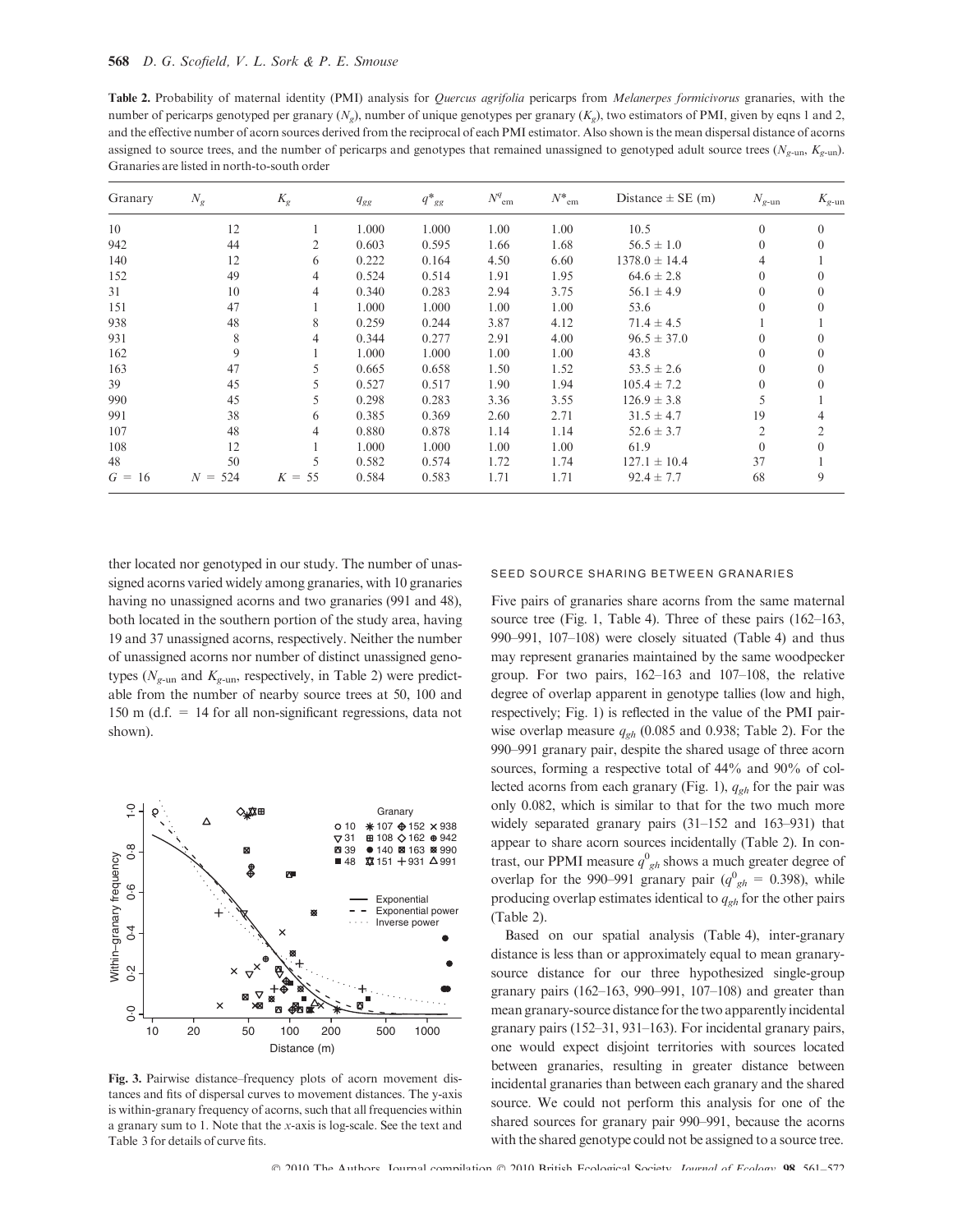Table 3. Curve fits for dispersal distance data sets. Data sets included the full set of dispersal distances (maximum 1449 m), and a subset which excluded the extreme long-distance dispersal events observed for granary 140 (maximum 372 m). Criteria shown are negative log-likelihood (-lnLik) and Akaike Information Criterion (AIC) values for the curve fits, with the lowest (strongest) value for each indicated in bold type; dispersal kernel parameter estimates ( $\alpha$  and  $\beta$ ); and model-predicted mean dispersal distance ( $\delta$ ). Dispersal kernels include the negative exponential (Austerlitz et al. 2004), exponential power (Clark et al. 1998) and inverse power (Clauset, Shalizi & Newman 2009). Inverse power curves with decay parameter estimates  $\alpha \leq 2$  have infinite moments. A non-significant parameter estimate is indicated by NS. Model fits included a multiplicative scaling parameter (not shown)

| Dispersal curve      | Data set | $-\ln$ Lik | AIC  | $\alpha \pm SE$      | $\beta \pm \text{SE}$ | $\delta$ (m) |
|----------------------|----------|------------|------|----------------------|-----------------------|--------------|
| Negative exponential | Full     | 6.04       | 18.1 | $63.5 \pm 16.9$      |                       | 63.5         |
|                      | Subset   | 6.25       | 18.5 | $63.5 \pm 17.3$      |                       | 63.5         |
| Exponential power    | Full     | 5.92       | 19.8 | $38.3 \pm 57.2$ (NS) | $0.66 \pm 0.56$ (NS)  | 88.9         |
|                      | Subset   | 6.13       | 20.3 | $38.7 \pm 58.2$ (NS) | $0.66 \pm 0.57$ (NS)  | 88.3         |
| Inverse power        | Full     | 6.20       | 18.4 | $1.64 \pm 0.13$      |                       | $\infty$     |
|                      | Subset   | 6.94       | 19.9 | $1.66 \pm 0.14$      | -                     | $\infty$     |

Table 4. Probability of maternal identity statistics and assigned-source distances for all granary pairs sharing at least one acorn source tree, with the overlap in source trees measured by  $q_{gh}$  (eqn 4),  $q_{gg}^*$  and  $N_{em}^*$  when both granaries are near each other and analysed as a single pool,  $q_{gh}^0$ the pooled pairwise overlap measure (eqns 4 and 5), distance between the members of a granary pair, and distances from each member of the granary pair to each shared source tree

| Granary pair | $q_{gh}$ | Pooled $q^*_{\rho\rho}$         | Pooled $N^*_{em}$               | $q^{0}_{gh}$ | Distance<br>between (m) | Distance to<br>common source $(s)$ $(m)$ |
|--------------|----------|---------------------------------|---------------------------------|--------------|-------------------------|------------------------------------------|
| 152, 31      | 0.033    |                                 |                                 | 0.033        | 163.4                   | 94.1, 84.4                               |
| 931, 163     | 0.101    | $\hspace{0.1mm}-\hspace{0.1mm}$ | $\hspace{0.1mm}-\hspace{0.1mm}$ | 0.101        | 343.5                   | 337.4, 48.5                              |
| 162, 163     | 0.085    | 0.509                           | 1.97                            | 0.085        | 13.3                    | 43.8, 47.5                               |
| 990, 991     | 0.082    | 0.200                           | 5.01                            | 0.398        | 50.1                    | 105.0, 151.7;<br>73.6, 24.8              |
| 107, 108     | 0.938    | 0.902                           | 1.11                            | 0.938        | 13.1                    | 48.9, 61.9                               |

# **Discussion**

# ACORN MOVEMENT AND ACORN WOODPECKER SOCIAL BEHAVIOUR

The pattern of *Q. agrifolia* acorn transport to granaries provides strong evidence for the impact of the social behaviour of acorn woodpeckers. The low number of trees sampled by woodpecker groups when filling a granary is (at least in part) a consequence of territoriality, which restricts foraging to a small spatial area. Overall, each woodpecker group foraged from relatively few Q. agrifolia trees within this restricted area, as was found for  $Q$ . *lobata* at the same study site (Grivet, Smouse  $\&$ Sork 2005) and for multiple species of oaks at Hastings Reserve in Carmel Valley, California, USA (Koenig, McEntee & Walters 2008).

Within this foraging area, the diversity of acorns brought by acorn woodpeckers to their granaries does not appear to depend in any straightforward way upon the diversity or proximity of local source trees. Acorn woodpecker foraging patterns were poorly fit by standard diffusive dispersal curves (Fig. 3, Table 3), and we were unable to detect a linear relationship between either the number of observed maternal source trees  $(K_g)$  or the effective number of maternal source trees ( $N^*$ <sub>em</sub>),and local density of Q. agrifolia around granaries, with the exception of  $K_g$  vs. the number of Q. agrifolia within 50 m of the granary. Taken together, these results indicate that while the frequency of woodpecker foraging does decrease with distance, it does not do so in a convincingly diffusive manner; rather, our data indicate a severe reduction in foraging frequency at about 150–200 m distance for most granaries (Fig. 3) and not a gradual reduction with distance as is found with diffusive dispersal.

Our results indicate that acorn woodpecker territoriality both confines foraging to closely restricted areas and mediates gathering of acorns within a foraging area. Within territories, woodpecker usage of acorn source trees is complex, and we were able to detect only a rough general pattern of decreased usage with distance with little relationship to local acorn source-tree availability. Other factors may influence usage of acorn sources within territories, as acorn woodpeckers do not forage from different *Quercus* species according to local species abundance, and always include some portion of insects and tree sap in their diet (MacRoberts & MacRoberts 1976; Koenig & Mumme 1987; Rosas-Espinoza et al. 2008). Outside the territory, woodpeckers are likely to restrict their foraging even with low local tree density, unless acorn production is so low that woodpeckers are forced to forage farther afield (Koenig, McEntee & Walters 2008).

Territoriality also restricts the sets of trees sampled by woodpecker groups to be largely non-overlapping, and our genetic evidence is entirely consistent with direct observational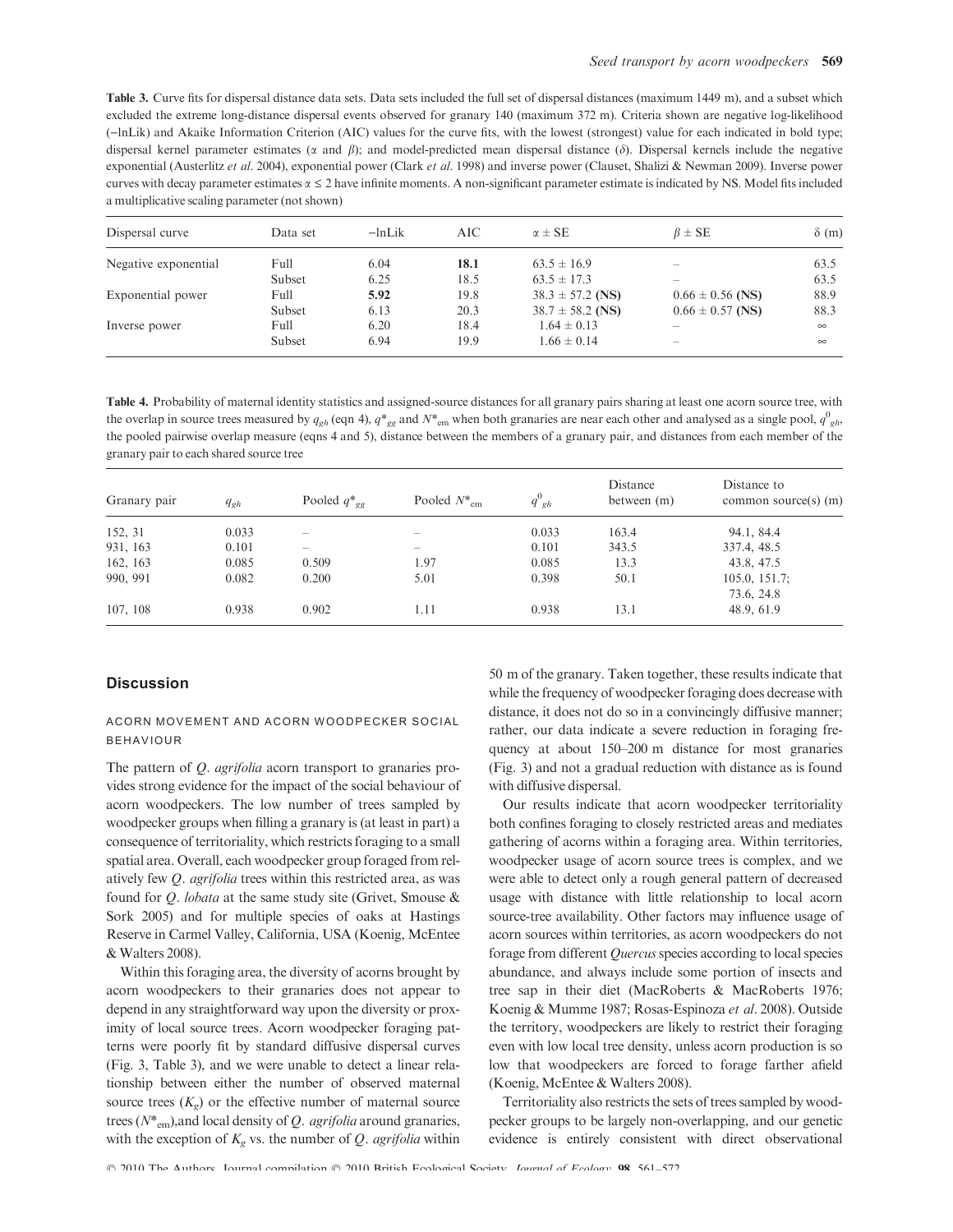evidence of foraging (MacRoberts & MacRoberts 1976; Koenig & Mumme 1987; Koenig, McEntee & Walters 2008). The resolution of our genetic data set allows us to examine in more detail the five granary pairs that share acorns from at least one source tree (Table 4), as this sharing among granaries may be particularly helpful in understanding the interaction between acorn transport and woodpecker territoriality. These granary pairs can be divided into two groups: a 'dual-granary' group, containing three granary pairs (162–163, 990–991 and 107–108) that show a relatively high amount of source and ⁄or foraging area overlap, and thus appear to represent paired granaries within the territory maintained by a single woodpecker group; and an 'incidental' group, containing two granary pairs (152–31, 931–163), each of which shows little source and/or spatial overlap in foraging areas and which appear to share source trees incidentally.

We base this distinction between dual-granary and incidental granary pairs on four sets of observations. First, members of dual-granary pairs are found within about 50 m of each other, well within our observed mean foraging distance, while members of incidental granary pairs are at least 150 m apart, at least 60 m beyond our observed mean foraging distance (Table 4). Secondly, dual-granary pairs are generally closer to each other than they are to their shared source tree(s). In contrast, distances between incidental granary pairs are often greater than between their shared source tree (Table 4). The relative rarity of acorn transport to the closest granary that is not also maintained by the same bird group provides further support for these observations. Thirdly, two of the dual-granary pairs have markedly higher PPMI  $(q^0_{gh})$  estimates than do the other granary pairs (Table 4). Fourth, the spatial extents of seed sources used around each member of a dual-granary pair overlap (Fig. 2). This is true for all three dual-granary pairs, including the pair with low PPMI (162– 163; Fig. 2). Similar dual and incidental granary pair types appear to explain earlier observations of Q. lobata source sharing at both Sedgwick and Hastings (Grivet, Smouse & Sork 2005; D.G. Scofield, V.R. Alfaro, D. Grivet, V.L. Sork, unpublished data), with the latter buttressed by direct observations of acorn woodpecker territory structure and granary usage (W. D. Koenig, personal communication). Thus, the 16 granaries are probably maintained by 13 distinct woodpecker groups. The size of our data set and its spatial and genetic resolution allow us to suggest definitive groupings, even without direct observational data on the woodpeckers. In sum, using genetic data from acorns alone, we established the occurrence of general patterns of acorn source tree sharing that appear to reflect important details of acorn woodpecker population structure at our site, and also established the occurrence but relative rarity of acorn transport events that fall outside these general patterns.

# LONG-DISTANCE TRANSPORT – A NOTABLE EXCEPTION TO THE GENERAL PATTERN

The woodpecker group maintaining granary 140 showed an unusual pattern of acorn transport that was not observed by

any other group – all acorns that we sampled came from multiple trees located within 90 m of each other more than 1.3 km away (Fig. 2). Their behaviour is noteworthy because it illustrates a rare event for this system – long distance, directed movement – while maintaining the overall pattern of a spatially confined foraging area. We can only speculate as to the reasons for this situation. A large Q. *lobata* granary collapsed near the foraging area 1–2 years prior to the current study (V. L. Sork, pers. obs.). Given that partial or complete granary failures occur with some regularity and, when severe, can lead to territory abandonment (Koenig & Mumme 1987), one possible scenario involves relocation of the resident bird group to an existing, but abandoned, granary without co-occurring relocation of the foraging territory, perhaps due to the presence of other bird group territories in the vicinity of the newly occupied granary. Whatever the underlying reason for the disjoint locations of the granary and the foraging territory, it seems unlikely that the observed situation could persist indefinitely and that as time progresses, the woodpecker group would be expected to establish a more local territory. One would anticipate that such occasional extreme relocations, however, would result in saltational dispersal events for the oaks that could be consequential in moving plant genetic diversity across the landscape over longer time periods.

# GENOTYPING ERROR IN MATERNALLY DERIVED SEED TISSUE

Before closing, we want to comment on the problem of genotyping error in dispersed seeds due to DNA quality, which often declines as the seed ages in its dispersed location, be it an acorn woodpecker granary, embedded within animal faeces or beneath the soil. As time since removal from the source tree increases, the number of genotyping errors observed in maternally derived seed tissue (in terms of mismatches with respect to original seed-source genotype) will increase. Our results emphasize the preponderance of null-allele errors under these conditions (Table 1) and underscore the benefits of allowing for such errors during assignment analyses. As we did observe some variation among loci in the occurrence of null genotyping error (Table 1) (Pemberton et al. 1995), different systems may exhibit different error profiles. We also found during our regenotyping analysis that while most samples provided consistent genotypes, some samples (8%) provided inconsistent genotypes with much higher occurrence of null alleles (Table 1). Depending on sample sizes and study design, it is preferable to drop such poor samples from the data set on the basis of genetic inconsistency. Another issue not immediately apparent from our regenotyping efforts is that fully 13% of the remaining acorns with consistent genotypes were assigned to a source tree because we conservatively accounted for genotyping error, especially null alleles, during assignment. Future studies should address the possibility of cryptic genotyping error during assignment analyses. For studies using maternally derived tissue from older seeds, our findings offer some good rules for deciding when to include samples in the final data set.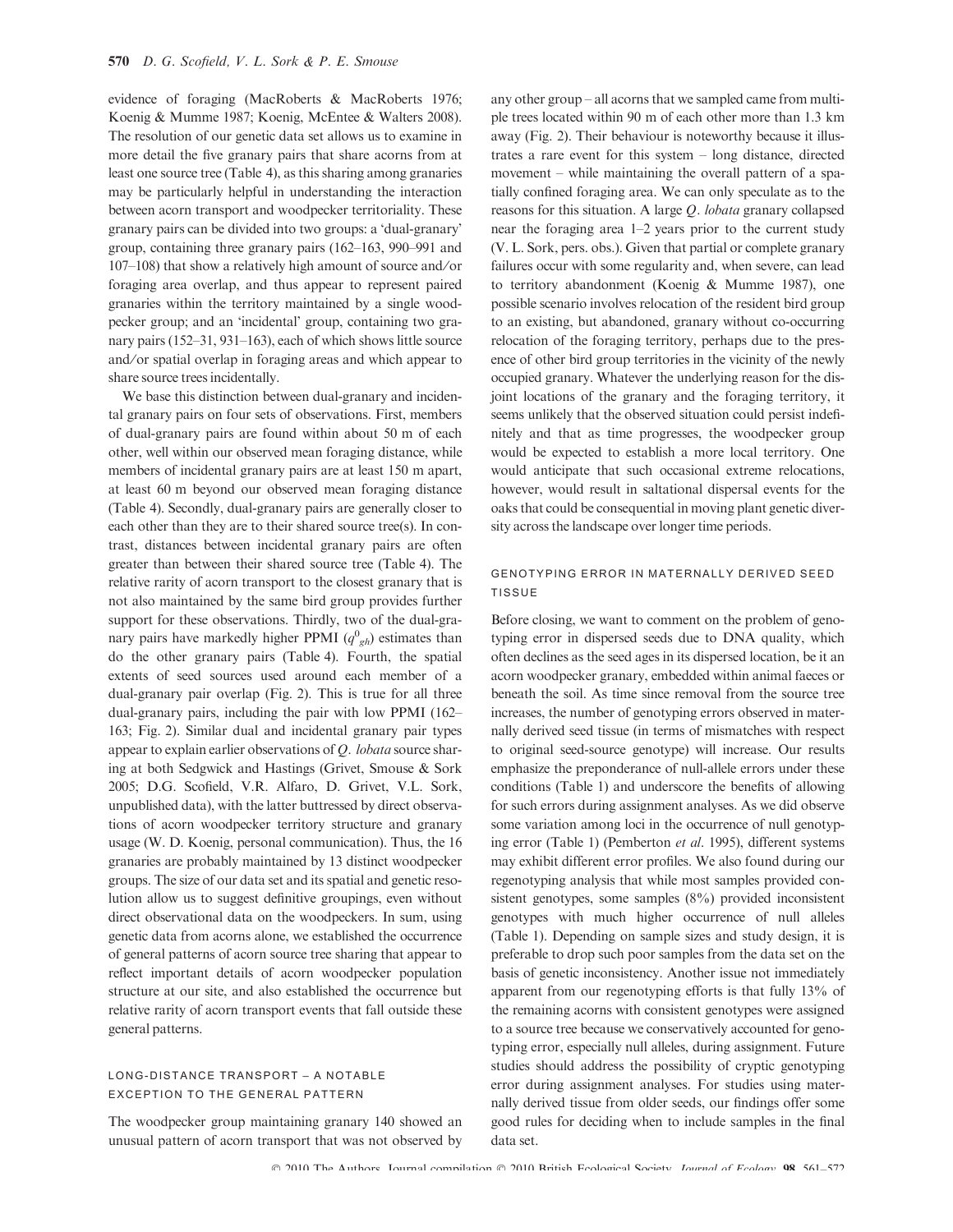# **Conclusions**

The social behaviour of acorn woodpeckers restricts both the distance and the variety of directions in which they transport acorns away from oak trees. Woodpecker foraging decisions are based on patterns more complicated than simple local seed-source density and appear to vary locally on a granaryby-granary basis. Future work should explore more elaborate foraging models based on conditions specific to particular foraging territories. The observations we report here are probably general for acorn woodpeckers, but seed dispersers with different social systems may well show different, although equally idiosyncratic, patterns of seed movement (Krijger et al. 1997; J. Karubian, unpublished data; Russo, Portnoy & Augspurger 2006). The important point is that seed dispersal patterns will probably make sense only in light of the foraging behaviour of the animal vectors.

# Acknowledgements

This work was supported by US National Science Foundation Grants NSF-DEB-0516529 and NSF-DEB-0514956 to V.L.S. and P.E.S., respectively. We thank Edith Martinez, Karen Lundy, Charles Winder, Brian Alfaro, Belén Sánchez Humanes, Luisa Herrera, Hongfang Wang, Oscar Chaves, Rachel Buchwalter, Delphine Grivet and Tessa Roorda for help in the field and laboratory. Thanks to members of the Sork laboratory for helpful comments, and to the Editors and two anonymous referees whose suggestions greatly improved the manuscript.

## References

- Aldrich, P.R., Michler, C.H., Sun, W. & Romero-Severson, J. (2002) Microsatellite markers for northern red oak (Fagaceae: Quercus rubra). Molecular Ecology Notes, 2, 472–474.
- Austerlitz, F., Dick, C.W., Dutech, C., Klein, E.K., Oddou-Muratorio, S., Smouse, P.E. & Sork, V.L. (2004) Using genetic markers to estimate the pollen dispersal curve. Molecular Ecology, 13, 937–954.
- Austerlitz, F., Dutech, C., Smouse, P.E., Davis, F. & Sork, V.L. (2007) Estimating anisotropic pollen dispersal: a case study in Quercus lobata. Heredity, 99, 193–204.
- Bock, C.E. & Bock, J.H. (1974) Geographical ecology of the acorn woodpecker: diversity versus abundance of resources. The American Naturalist, 108, 694–698.
- Bullock, J.M. & Clarke, R.T. (2000) Long distance seed dispersal by wind: measuring and modelling the tail of the curve. Oecologia, 124, 506–521.
- Burczyk, J., Adams, W.T. & Shimizu, J.Y. (1996) Mating patterns and pollen dispersal in a natural knobcone pine (Pinus attenuata Lemmon) stand. Heredity, 77, 251–260.
- Chapman, C.A., Chapman, L.J. & McLaughlin, R.L. (1989) Multiple central place foraging by spider monkeys: travel consequences of using many sleeping sites. Oecologia, 79, 506–511.
- Clark, J.S., Fastie, C., Hurtt, G., Jackson, S.T., Johnson, C., King, G.A. et al. (1998) Reid's Paradox of rapid plant migration. BioScience, 48, 13–24.
- Clauset, A., Shalizi, C.R. & Newman, M.E.J. (2009) Power-law distributions in empirical data. SIAM Review, 51, 661-703.
- Dodd, R.S., Hüberli, D., Mayer, W., Harnik, T.Y., Afzal-Rafii, Z. & Garbelotto, M. (2008) Evidence for the role of synchronicity between host phenology and pathogen activity in the distribution of sudden oak death canker disease. New Phytologist, 179, 505–514.
- Dutech, C., Sork, V.L., Irwin, A.J., Smouse, P.E. & Davis, F.W. (2005) Gene flow and fine-scale genetic structure in a wind-pollinated tree species, Quercus lobata (Fagaceaee). American Journal of Botany, 92, 252–261.
- Eriksson, O. (2008) Evolution of seed size and biotic seed dispersal in angiosperms: paleoecological and neoecological evidence. International Journal of Plant Sciences, 169, 863–870.
- Fleming, T.H. (1981) Fecundity, fruiting pattern, and seed dispersal in Piper amalago (Piperaceae), a bat-dispersed tropical shrub. Oecologia, 51, 42–46.
- Fleming, T.H. & Heithaus, E.R. (1981) Frugivorous bats, seed shadows, and the structure of tropical forests. Biotropica, 13, 45–53.
- Galetti, M., Donatti, C.I., Pizo, M.A. & Giacomini, H.C. (2008) Big fish are the best: seed dispersal of Bactris glaucescens by the Pacu fish (Piaractus mesopotamicus) in the Pantanal, Brazil. Biotropica, 40, 386–389.
- Garcia, C., Jordano, P. & Godoy, J.A. (2007) Contemporary pollen and seed dispersal in a Prunus mahaleb population: patterns in distance and direction. Molecular Ecology, 16, 1947–1955.
- Godoy, J.A. & Jordano, P. (2001) Seed dispersal by animals: exact identification of source trees with endocarp DNA microsatellites. Molecular Ecology, 10, 2275–2283.
- Gomez, J.M. (2003) Spatial patterns in long-distance dispersal of Quercus ilex acorns by jays in a heterogeneous landscape. Ecography, 26, 573–584.
- Greene, D.F. & Calogeropoulos, C. (2002) Measuring and modelling seed dispersal of terrestrial plants. Dispersal Ecology (eds J.M. Bullock, R.E. Kenward & R.S. Hails), pp. 3–23. Blackwell Publishing, Malden, MA.
- Grivet, D., Smouse, P.E. & Sork, V.L. (2005) A novel approach to an old problem: tracking dispersed seeds. Molecular Ecology, 14, 3585–3595.
- Gutierrez, R.J. & Koenig, W.D. (1978) Characteristics of storage trees used by Acorn Woodpeckers in two California woodlands. Journal of Forestry, 76, 162–164.
- Herrera, C.M. (2002) Seed dispersal by vertebrates. Plant-Animal Interactions (eds C.M. Herrera & O. Pellmyr), pp. 185–208. Blackwell Publishing, Oxford, UK.
- Holbrook, K.M. & Smith, T.B. (2000) Seed dispersal and movement patterns in two species of Ceratogymna hornbills in a West African tropical lowland forest. Oecologia, 125, 249–257.
- Howe, H.F. & Smallwood, J. (1982) Ecology of seed dispersal. Annual Review of Ecology and Systematics, 13, 201–228.
- Jones, F.A., Chen, J., Weng, G.J. & Hubbell, S.P. (2005) A genetic evaluation of seed dispersal in the Neotropical tree Jacaranda copaia (Bignoniaceae). The American Naturalist, 166, 543-555.
- Jordano, P., Garcia, C., Godoy, J.A. & Garcia-Castano, J.L. (2007) Differential contribution of frugivores to complex seed dispersal patterns. Proceedings of the National Academy of Sciences of the United States of America, 104, 3278–3282.
- Kimura, M. & Crow, J.F. (1964) The number of alleles that can be maintained in a finite population. Genetics, 49, 725–738.
- Koenig, W.D., McEntee, J.P. & Walters, E.L. (2008) Acorn harvesting by acorn woodpeckers: annual variation and comparison with genetic estimates. Evolutionary Ecology Research, 10, 811–822.
- Koenig, W.D. & Mumme, R.D. (1987) Population Ecology of the Cooperatively Breeding Acorn Woodpecker. Princeton University Press, Princeton, NJ.
- Koenig, W.D., VanVuren, D. & Hooge, P.N. (1996) Detectability, philopatry, and the distribution of dispersal distances in vertebrates. Trends in Ecology & Evolution, 11, 514–517.
- Koenig, W.D., Mumme, R.L., Carmen, W.J. & Stanback, M.T. (1994) Acorn production by oaks in central coastal California: variation within and among years. Ecology, 75, 99–109.
- Koenig, W.D., Stacey, P.B., Stanback, M.T. & Mumme, R.L. (1995) Acorn woodpecker (Melanerpes formicivorus). The Birds of North America (ed. A. Poole). Cornell Lab of Ornithology. Retrieved from the Birds of North America Online: http://bna.birds.cornell.edu/bna/species/194, Ithaca, NY.
- Krijger, C.L., Opdam, M., Thery, M. & Bongers, F. (1997) Courtship behaviour of manakins and seed bank composition in a French Guianan rain forest. Journal of Tropical Ecology, 13, 631–636.
- Levey, D.J. & Sargent, S. (2000) A simple method for tracking vertebratedispersed seeds. Ecology, 81, 267-274.
- Liebhold, A., Sork, V., Peltonen, M., Koenig, W., Bjørnstad, O.N., Westfall, R., Elkinton, J. & Knops, J.M.H. (2004) Within-population spatial synchrony in mast seeding of North American oaks. Oikos, 104, 156–164.
- Loiselle, B.A. & Blake, J.G. (1999) Dispersal of melastome seeds by fruit-eating birds of tropical forest understory. Ecology, 80, 330-336.
- Lowen, C. & Dunbar, R.I.M. (1994) Territory size and defendability in primates. Behavioral Ecology and Sociobiology, 35, 347–354.
- MacRoberts, M.H. (1970) Notes on the food habits and food defense of the acorn woodpecker. Condor, 72, 196–204.
- MacRoberts, M.H. & MacRoberts, B.R. (1976) Social organization and behavior of the acorn woodpecker in central coastal California. Ornithological Monographs, 21, 1–115.
- Mitani, J.C. & Rodman, P.S. (1979) Territoriality: the relation of ranging pattern and home range size to defendability, with an analysis of territoriality among primate species. Behavioral Ecology and Sociobiology, 5, 241-251.